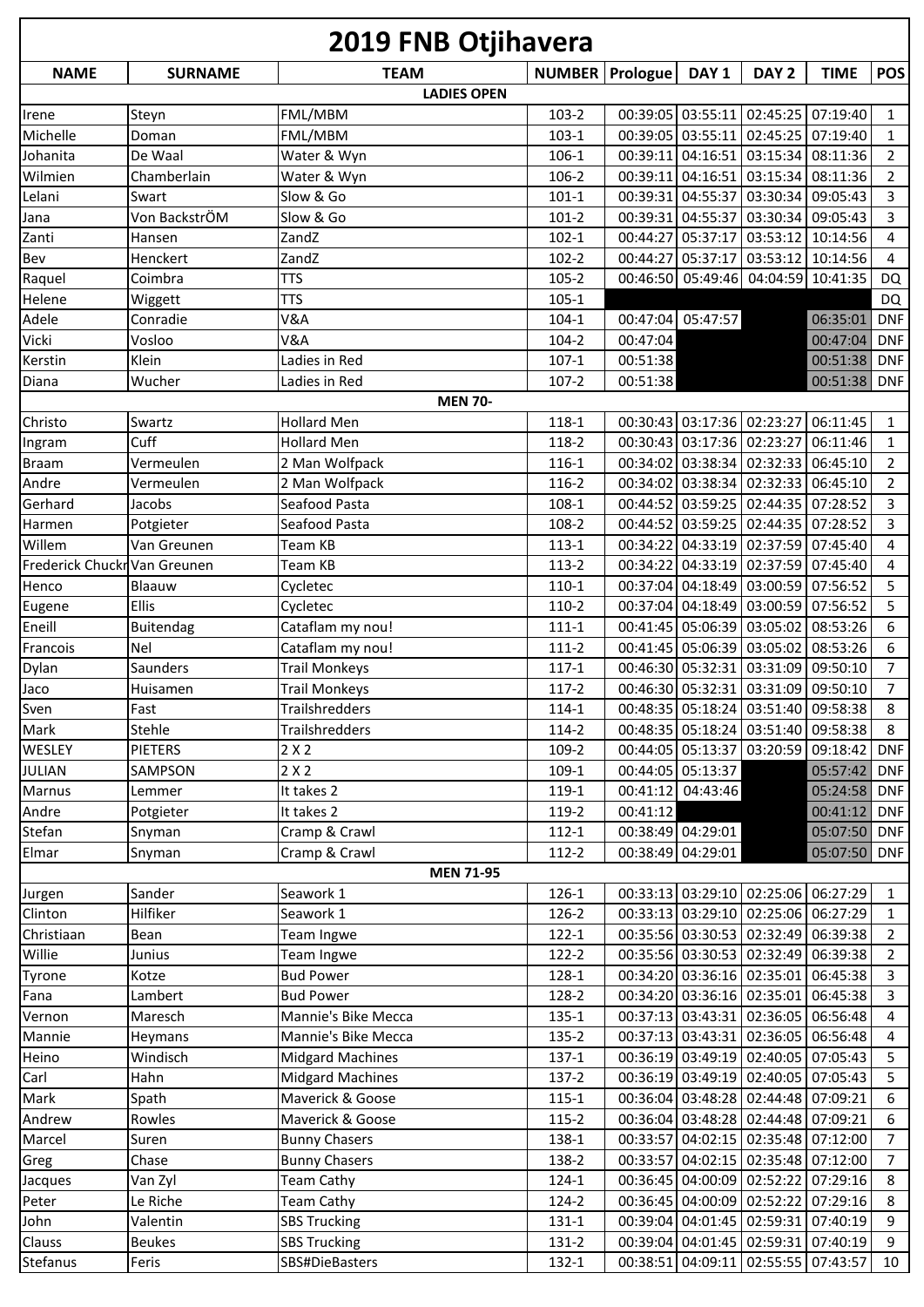| <b>NAME</b>  | <b>SURNAME</b>   | <b>TEAM</b>                       |           | NUMBER   Prologue   DAY 1 |                   | DAY <sub>2</sub>                    | <b>TIME</b> | <b>POS</b>     |
|--------------|------------------|-----------------------------------|-----------|---------------------------|-------------------|-------------------------------------|-------------|----------------|
| Theo         | Klein            | SBS#DieBasters                    | 132-2     |                           | 00:38:51 04:09:11 | 02:55:55 07:43:57                   |             | 10             |
| <b>Brian</b> | Keys             | Vertec                            | 139-1     |                           |                   | 00:51:38 04:10:17 02:57:58 07:59:53 |             | 11             |
| Tiaan        | Nel              | Vertec                            | 139-2     |                           | 00:51:38 04:10:17 | 02:57:58 07:59:53                   |             | 11             |
| Morne        | Honiball         | <b>Megatron Engineering</b>       | 125-1     |                           | 00:38:36 04:38:57 | 02:54:43 08:12:17                   |             | 12             |
| Roual        | Spangenberg      | <b>Megatron Engineering</b>       | 125-2     |                           | 00:38:36 04:38:57 | 02:54:43 08:12:17                   |             | 12             |
| Jaco         | Boltman          | Emcon                             | 123-1     |                           | 00:40:52 04:25:07 | 03:20:00 08:25:59                   |             | 13             |
| Andre        | Van Deventer     | Emcon                             | 123-2     |                           |                   | 00:40:52 04:25:07 03:20:00 08:25:59 |             | 13             |
| Ekkehard     | Friedrich        | Eos Capital - Infratech           | 130-1     |                           |                   | 00:43:13 04:35:16 03:17:36 08:36:05 |             | 14             |
| Philipp      | Sonntag          | Eos Capital - Infratech           | 130-2     |                           |                   | 00:43:13 04:35:16 03:17:36 08:36:05 |             | 14             |
| Jaco         | Vermaak          | Moegstes                          | $121 - 1$ |                           |                   | 00:40:38 04:40:44 03:23:17 08:44:39 |             | 15             |
| Duan         | Spangenberg      | Moegstes                          | 121-2     |                           |                   | 00:40:38 04:40:44 03:23:17 08:44:39 |             | 15             |
| Rowan        | <b>McNamara</b>  | roman                             | 136-1     |                           |                   | 00:45:35 05:09:16 04:05:07 09:59:58 |             | 16             |
| Herman       | Van Der Merwe    | roman                             | 136-2     |                           |                   | 00:45:35 05:09:16 04:05:07 09:59:58 |             | 16             |
| Stefan       | Rautenbach       | <b>PwC Swarries</b>               | 120-1     |                           |                   | 00:51:38 05:13:02 03:58:56 10:03:36 |             | 17             |
| Johan        | Nel              | <b>PwC Swarries</b>               | 120-2     |                           |                   | 00:51:38 05:13:02 03:58:56 10:03:36 |             | 17             |
| Francois J   | van Scheuwenburg | <b>FNB</b>                        | 154-1     |                           |                   | 00:51:38 05:40:34 03:52:50 10:25:03 |             | 18             |
| Jaque H      | Jonck            | <b>FNB</b>                        | 154-2     |                           |                   | 00:51:38 05:40:34 03:52:50 10:25:03 |             | 18             |
| Philip       | Kuhn             | <b>Worst Pace Scenario</b>        | $127 - 1$ |                           |                   | 00:44:18 05:41:55 04:21:32 10:47:44 |             | 19             |
| Wilhelm      | Genis            | <b>Worst Pace Scenario</b>        | 127-2     |                           |                   | 00:44:18 05:41:55 04:21:32 10:47:44 |             | 19             |
| Stephano     | Hartung          | Tinman en Faansie                 | 129-1     | 00:45:50                  |                   | 03:39:41 04:25:31                   |             | <b>DNF</b>     |
| Anthony      | Van Wyk          | Tinman en Faansie                 | 129-2     | 00:45:50                  |                   |                                     | 00:45:50    | <b>DNF</b>     |
| Koos         | Blaauw           | Malalapipes                       | 134-1     |                           | 00:35:43 04:20:04 |                                     | 04:55:47    | <b>DNF</b>     |
| Tobie        | Gerber           | Malalapipes                       | 134-2     |                           | 00:35:43 04:20:04 |                                     | 04:55:47    | <b>DNF</b>     |
|              |                  | <b>MEN 96+</b>                    |           |                           |                   |                                     |             |                |
| Riaan        | Landman          | Namibia2Go Gondwana               | 143-1     |                           |                   | 00:38:07 04:12:42 03:00:04 07:50:53 |             | $\mathbf{1}$   |
| Frank        | Snyman           | Namibia2Go Gondwana               | 143-2     |                           |                   | 00:38:07 04:12:42 03:00:04 07:50:53 |             | $\mathbf{1}$   |
| Stephen      | Chamberlain      | Stephen & Jan                     | $141 - 1$ |                           |                   | 00:37:25 04:12:15 03:09:10 07:58:50 |             | $\overline{2}$ |
| Jan Matthys  | <b>Nel</b>       | Stephen & Jan                     | 141-2     |                           |                   | 00:37:25 04:12:15 03:09:10 07:58:50 |             | $\overline{2}$ |
| Michael      | Lowe             | Vintage Chillers                  | 144-1     |                           |                   | 00:37:51 04:40:21 03:15:34 08:33:46 |             | $\overline{3}$ |
| <b>Niels</b> | Serrer           | <b>Vintage Chillers</b>           | 144-2     |                           |                   | 00:37:51 04:40:21 03:15:34 08:33:46 |             | $\overline{3}$ |
| Jeffrey      | Schrimb          | Team VULA Namibia                 | $142 - 1$ |                           | 00:39:52 04:54:11 | 03:32:32 09:06:35                   |             | 4              |
| Kai          | Tegethoff        | Team VULA Namibia                 | 142-2     |                           |                   | 00:39:52 04:54:11 03:32:32 09:06:35 |             | 4              |
| Peter        | Pahl             | Seawork Outoppies                 | 146-1     |                           |                   | 00:39:41 04:55:33 03:32:14 09:07:28 |             | 5              |
| Peter        | Sander           | Seawork Outoppies                 | 146-2     |                           |                   | 00:39:41 04:55:33 03:32:14 09:07:28 |             | 5              |
| Freddie      | Van Zyl          | Total                             | 140-1     |                           |                   | 00:39:17 05:13:06 03:36:59 09:29:22 |             | 6              |
| Terence      | Smit             | Total                             | 140-2     |                           |                   | 00:39:17 05:13:06 03:36:59 09:29:22 |             | 6              |
| Piet         | Swiegers         | Gondwana Namibia                  | $145 - 1$ |                           |                   | 00:33:24 03:30:26 04:00:16 08:04:07 |             | DQ             |
| Corrie       | Muller           | Gondwana Namibia                  | 145-2     |                           |                   | 00:33:24 03:30:26 04:00:16 08:04:07 |             | DQ.            |
|              |                  | <b>MIXED</b>                      |           |                           |                   |                                     |             |                |
| Courtney     | Liebenberg       | Namibian Coffee Roasters          | $151 - 1$ |                           |                   | 00:37:10 03:53:23 02:50:33 07:21:07 |             | $\mathbf{1}$   |
| Thorsten     | Horenburg        | Namibian Coffee Roasters          | $151-2$   |                           |                   | 00:37:10 03:53:23 02:50:33 07:21:07 |             | $\mathbf{1}$   |
| Robyn-Lee    | Swartz           | <b>Hollard Mix</b>                | $150-1$   |                           |                   | 00:37:58 03:57:15 02:58:22 07:33:34 |             | $\overline{2}$ |
| Jaco         | Lamprecht        | <b>Hollard Mix</b>                | 150-2     |                           |                   | 00:37:58 03:57:15 02:58:22 07:33:34 |             | $\overline{2}$ |
| Nicola       | Fester           | Arnico                            | 147-1     |                           |                   | 00:39:16 04:09:19 03:01:57 07:50:32 |             | $\mathbf{3}$   |
| Arne         | Fischer          | Arnico                            | 147-2     |                           |                   | 00:39:16 04:09:19 03:01:57 07:50:32 |             | 3              |
| Wanda        | Tattersall       | Cycles4U /SWP Electrical Supplies | 159-1     |                           |                   | 00:38:06 04:32:39 03:05:58 08:16:43 |             | 4              |
| Alfons       | Kiesewetter      | Cycles4U /SWP Electrical Supplies | 159-2     |                           |                   | 00:38:06 04:32:39 03:05:58 08:16:43 |             | 4              |
| <b>SILKE</b> | <b>BEAN</b>      | Food Lover's Market Mixed         | $152 - 1$ |                           |                   | 00:41:00 04:25:40 03:11:04 08:17:44 |             | 5              |
| George       | Thiele           | Food Lover's Market Mixed         | 152-2     |                           |                   | 00:41:00 04:25:40 03:11:04 08:17:44 |             | 5              |
| Kai          | Grossmann        | Monika & Kai                      | 149-2     |                           |                   | 00:50:40 04:40:48 03:17:43 08:49:11 |             | 6              |
| Monika       | Grossmann        | Monika & Kai                      | 149-1     |                           |                   | 00:50:41 04:40:48 03:17:43 08:49:12 |             | 6              |
| Renando      | Burger           | <b>Beer Lovers</b>                | 148-1     |                           |                   | 00:40:26 04:42:14 03:30:42 08:53:22 |             | $\overline{7}$ |
| Marion       | Schonecke        | <b>Beer Lovers</b>                | 148-2     |                           |                   | 00:40:26 04:42:14 03:30:42 08:53:22 |             | $\overline{7}$ |
| Barbara      | Ackermann        | <b>NHP Mixed Master</b>           | 160-1     |                           |                   | 00:40:15 04:37:33 03:38:10 08:55:58 |             | 8              |
| Gustav       | Gouws            | <b>NHP Mixed Master</b>           | 160-2     |                           |                   | 00:40:15 04:37:33 03:38:10 08:55:58 |             | 8              |
| Rina         | Lambert          | <b>PwC Tenacious Turtles</b>      | 156-1     |                           |                   | 00:44:25 04:57:59 03:38:40 09:21:04 |             | 9              |
| Hans         | Hashagen         | <b>PwC Tenacious Turtles</b>      | 156-2     |                           |                   | 00:44:25 04:57:59 03:38:40 09:21:04 |             | 9              |
| Erna         | Opperman         | <b>Master Gang</b>                | 158-1     |                           |                   | 00:45:48 05:42:08 04:18:01 10:45:57 |             | 10             |
| Jan          | Van Blerk        | <b>Master Gang</b>                | 158-2     |                           |                   | 00:45:48 05:42:08 04:18:01 10:45:57 |             | 10             |
| Berrit       | Graf             | Graf                              | $161 - 1$ |                           |                   | 00:49:05 06:20:20 04:15:53 11:25:18 |             | 11             |